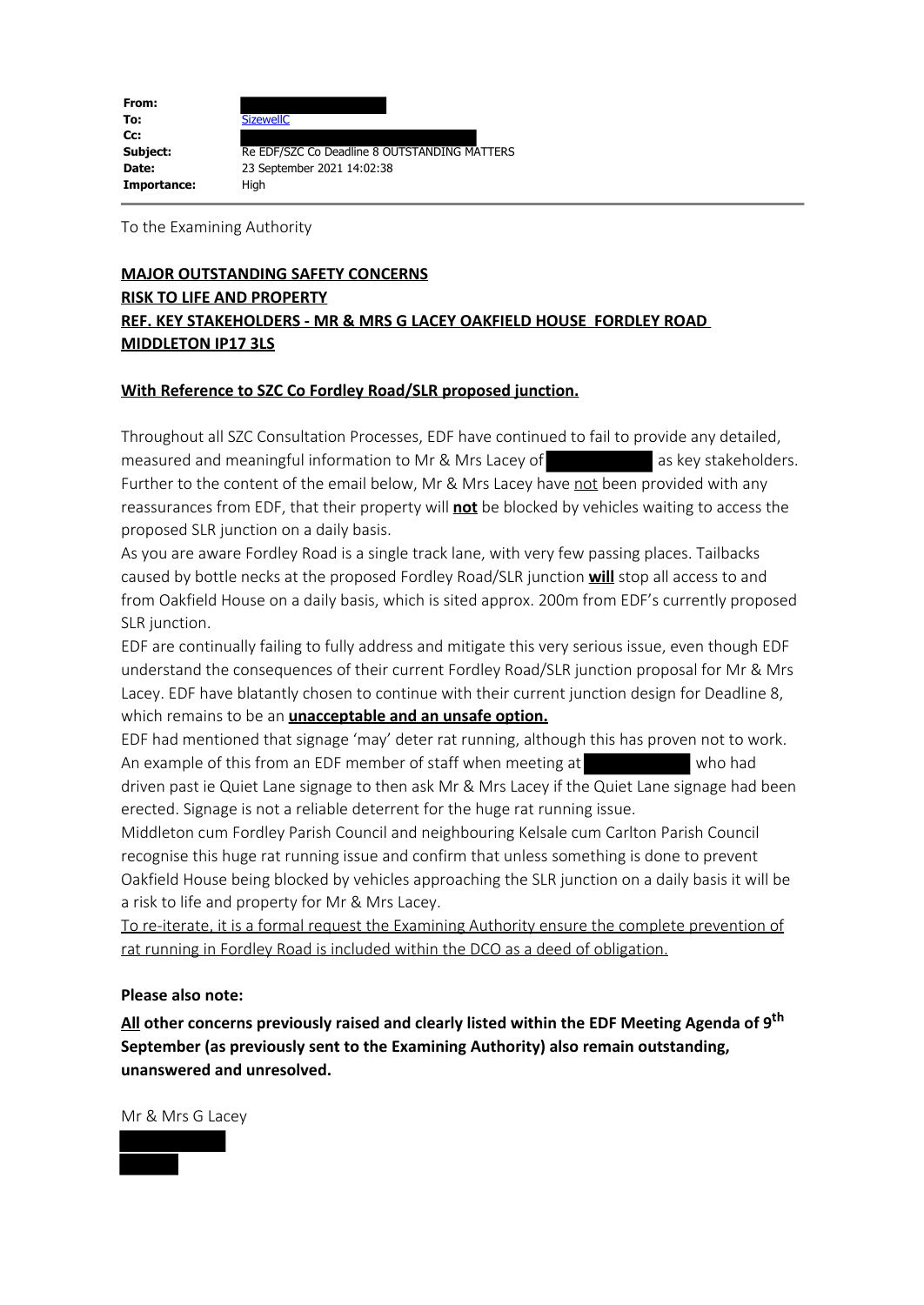#### **From:**

**Sent:** 13 September 2021 22:47

**To:** 'sizewellc@planninginspectorate.gov.uk' <sizewellc@planninginspectorate.gov.uk>

**Subject:** NNB/SZC SLR - FORMAL QUESTION REQUEST FOR THE ISH'S W/C 14TH SEPTEMBER 2021

**Importance:** High

To the Examining Authority

As you will be aware Mr & Mrs Lacey are one of the most seriously affected key stakeholders. EDF have failed to mitigate the very serious concerns of rat running in Fordley Road. It is EDF's current decision to retain their existing SLR junction for the purpose of the DCO, whilst being fully aware of the outstanding daily rat running very important and huge issue.

As you will see from the photo below, it shows vehicles blocking access when queueing for the current B1122 junction 700m from . The photo was taken July 2021 when vehicles re-routed due to an accident on the A12. Richard Bull witnessed this and was surprised how quickly the vehicles tailed back along Fordley Road. Luckily for Fordley Road residents this happens on average 2 or 3 times a year, caused by either when Sat Nav 'alternative route' system is used, or drivers are following the diversion signs or drivers simply just trying to find an alternative route.

It will be extremely easy for vehicles of any size to re-route straight off the A12 at Kelsale and use the back lanes which access Fordley Road to get to the SLR junction which will then be only 200m from Oakfield House. Vehicles will bypass the busy Yoxford roundabout and use the proposed Fordley Road SLR junction which will cause very serious vehicle tailbacks past Oakfield House on a daily basis, which is unable to managed.

**UK law for residents to have freedom of access to their properties at all times, without restrictions (in this case, caused by public vehicles) must not be ignored.**

All residents of Fordley Road would also be restricted by the amount of extra vehicles using Fordley Road as an alternative route.

Emergency services, daily services, the list is endless, would all struggle to access Fordley Road properties and particularly , (due to the vehicle tailbacks completely blocking the road at the point of Oakfield House). The list of how daily lives would be affected, and the consequential concerns of health and safety ramifications are huge.

This simply cannot be allowed to happen.

**It is therefore a formal request for Examining Authority to take the necessary steps to protect Mr & Mrs Lacey's individual property rights by raising this very important issue of rat running** at the ISH's commencing 14<sup>th</sup> September 2021 to find a solution of how this can be fully **mitigated and resolved to prevent the inevitable daily rat running/road congestion in Fordley Road which is a huge concern to risk to life and property particularly for Mr & Mrs Lacey but also for all residents of Fordley Road.**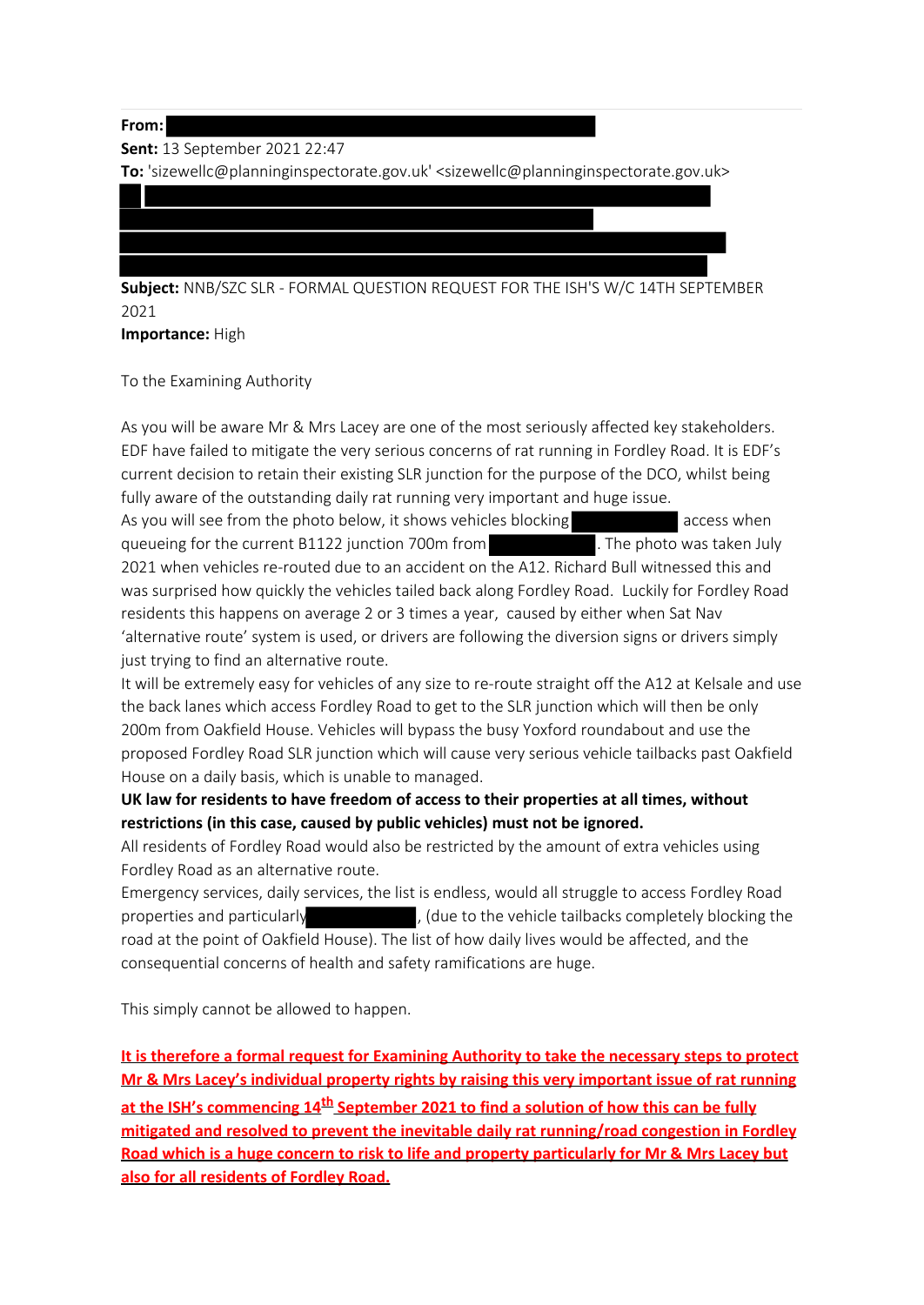### **Additional Information**

## **Written without prejudice as the following issues remain outstanding:**

## SLR Mitigation

Mr & Mrs Lacey strongly request the following additional mitigation measures to be included within the final DCO process:

- 1. A bund parallel to the route of proposed SLR to screen and reduce noise and vibration levels for Oakfield House.
- 2. A full and detailed copy of EDF's current Analytical Noise Monitoring Report covering Fordley Road, outlining close proximity to the new to be provided to Mr & Mrs Lacey.
- 3. Visual and screening noise attenuation fencing for the protection of Oakfield House.
- 4. Additional soft and hard landscaping to absorb the SLR into its setting. (The initial proposals by EDF were minimal, inadequate and unacceptable).

5. EDF have not provided an adequate Compensation Proposal for Mr & Mrs Lacey. EDF are aware of all the above outstanding issues and have confirmed to Mr & Mrs Lacey, they will all be necessary in terms of their mitigation process but have failed to provide any detailed information.

## Flood Risk Assessment – Fordley Road

EDF have failed to provide a full and detailed Flood Risk Assessment, including the following revisions

1. FR.2.13 Suffolk County Council, Environment Agency Sizewell Link Road Flood Risk Assessment Addendum Revision 2.0 [REP5-045]

Please provide comments of acceptability and coverage following the submission of this revision to Mr & Mrs Lacey. This remains outstanding.

2. FR.2.14 Suffolk County Council, Environment Agency Sizewell Link Road Preliminary Drainage Design Note Appendix F [REP5-120] provides an initial assessment of the drainage design for the Sizewell Link Road.

Mr & Mrs Lacey request any further comments on this matter. This matter remains outstanding.

Fordley Road flood area, metres from Oakfield House and metres from SLR junction.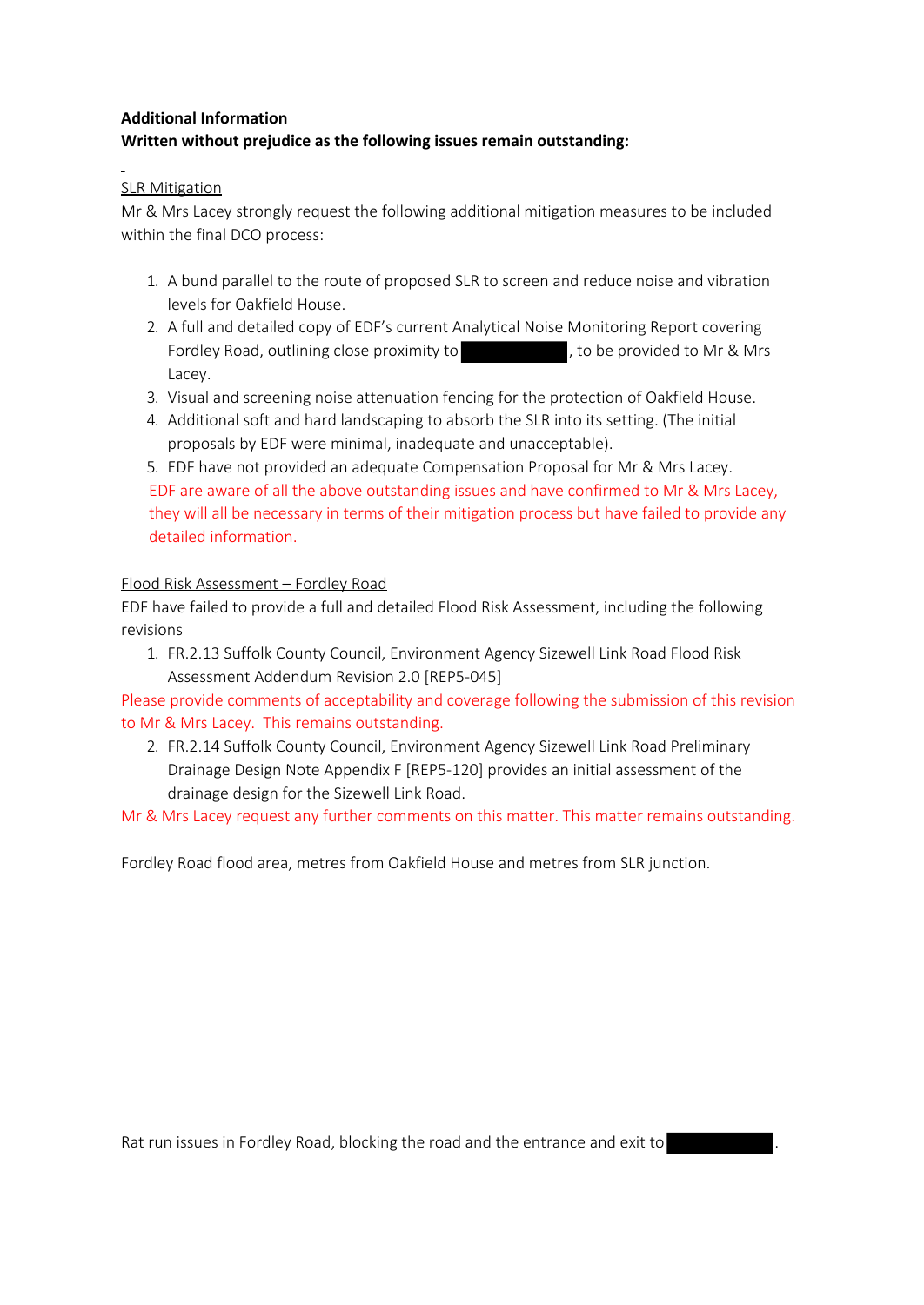

Yours sincerely

Mr & Mrs Lacey